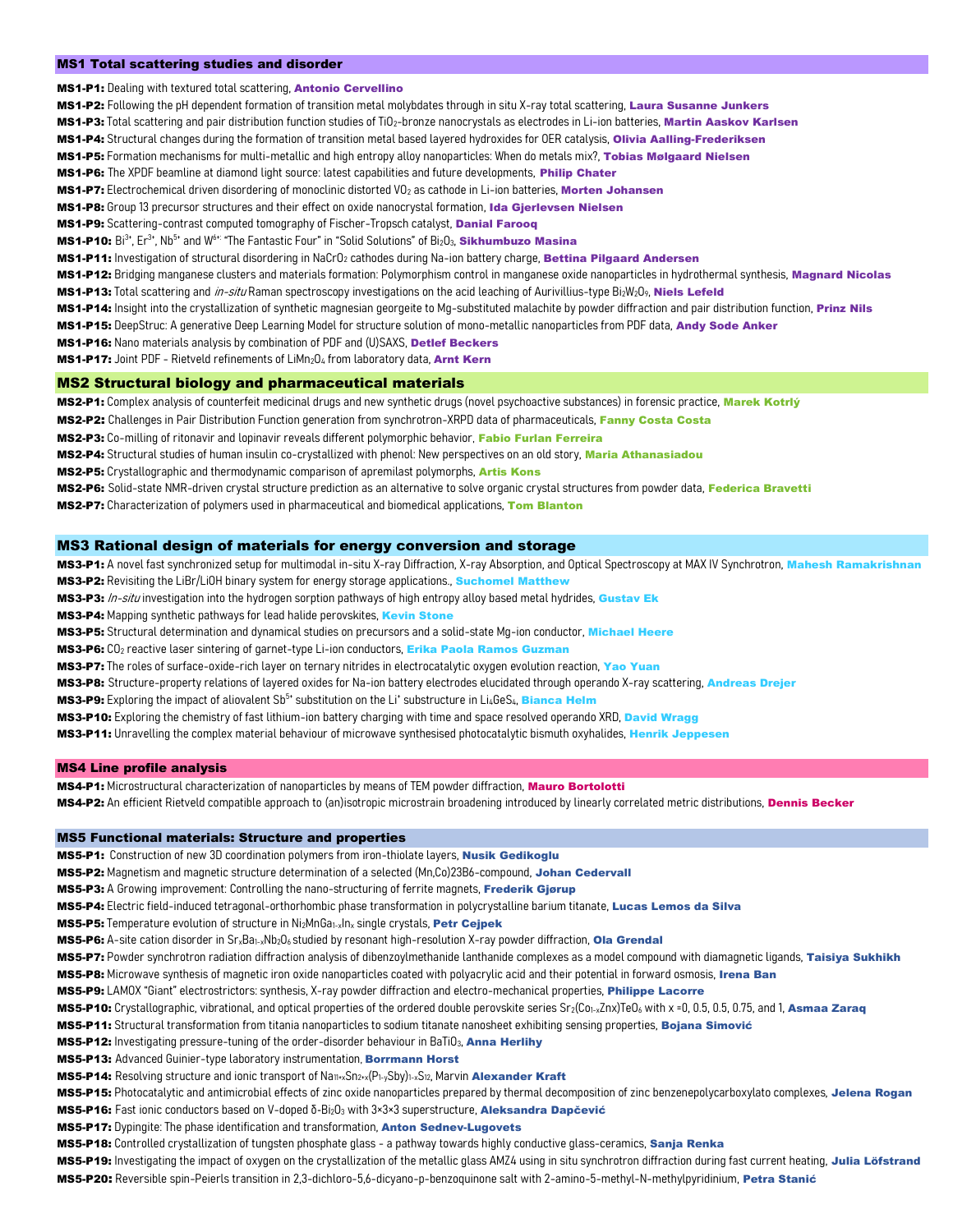MS5-P21: Colossal barocaloric effects in a family of orientationally disordered quinuclidinium materials, richard Dixey MS5-P22: Mullite-type materials as new structure-type for the design of high-entropy oxides, Andrea Kirsch MS5-P23: Tuning of thermosalient proprieties of molecular crystals, a study by non-ambient powder difraction, Teodoro Klaser **MS5-P24:** Magnetic and structural properties of the  $Fe<sub>5</sub>Si<sub>1-x</sub>Ge<sub>x</sub>B<sub>2</sub>$  system, **Rebecca Clulow** MS5-P25: Mechanochemical synthesis as an alternative method for the preparation of fluoridoargentates(II), Matic Belak Vivod MS5-P26: Mixed cation Dion-Jacobson perovskites for efficient green light emission, Lidija Molčanov MS5-P27: Phase development during calcination process of  $(Mq_0_2Co_0_2Ni_0_2Cu_0_22n_0_2)$  high entropy oxide prepared by citrate-nitrate method, Tina Skalar MS5-P28: Structural changes of glassy MOF anodes for Li-ion batteries, Christian Kolle Christensen MS5-P29: Engineering soft modes in layered perovskites for thermoelectric applications, Dashnor Begiri MS5-P30: Prediction and synthesis of La-doped Ca<sub>5Ga6O14</sub> melilite-like structure for new interstitial oxide ion conductors., Bazzaoui Haytem MS5-P31: Fine-tuning solid state luminescence properties of molecular crystals via solid solution formation, Kristaps Saršūns MS5-P32: Synthesis of NH4SeCN and study of its thermal behavior by VT-PXRD, Alena Shlyaykher MS5-P33: Phase transformation in the novel phosphor hosts LuaAl2O9, Lua-x/3Al2-xSixO9 (0 ≤ x ≤ 1.25) and Lua-xMgxAl2-xSixO9 (0 ≤ x ≤ 1.5), Xue Fang MS5-P34: On the importance of structural analysis for understanding the morphology of squaraine based bulk heterojunction organic solar cells, Floren Radovanović-Perić MS5-P35: Insulator to Insulator transition in CeMnAsO<sub>1-x</sub>F<sub>x</sub>, Gaynor Lawrence MS5-P36: SnO<sub>2</sub>-Cellulose nanofibrils (CNF) composites – influence of the structure on the applicability, Arijeta Bafti MS5-P37: 3D ordered Ge quantum dots in SiC and Si<sub>3</sub>N<sub>4</sub> matrices, Maja Mičetić MS5-P38: Unraveling the structure of water-clusters in microporous aluminophosphate AlPO4-LTA, Janez Volavšek MS5-P39: Improving photocatalytic performance of immobilised nanostructured titanium dioxide thin-films by Cu nanoparticles modification, Ivana Panžić MS5-P40: Magnetic nanocellulose: A potential material for removal of dye from water, Mislav Mustapić MS5-P41: Effect of mono- and divalent extra-framework cations on the structure and the internal surface area of chabazite zeolites, Huan Doan MS5-P42: The nature of multicentre covalent bonding between semiquinone radicals under extreme conditions, Valentina Milašinović MS5-P43: NH3-induced dynamics in UiO-67-type Metal-Organic Frameworks, Tatchamapan Yoskamtorn MS5-P44: XRPD analysis of new lanthanide terpyridine complexes synthesized by solid-state route, Laure Guénée MS5-P45: Enhancement of polaronic conductivity in phosphate glasses containing iron (III) oxide by spontaneous crystallization, Marta Razum MS5-P46: Contribution of carbon mesopores towards the improved performance of ionic liquid-based EDLCs at different temperatures, Vladimir Pavlenko MS5-P47: Superparamagnetic Ni<sub>1-x</sub>Cu<sub>x</sub> nanoparticles synthesized with different synthesis methods for applications in magnetic hyperthermia treatments, Janja Stergar MS5-P48: Crystal structure of Ca<sub>10.5-x</sub>Co<sub>x</sub>(VO<sub>4</sub>)<sub>7</sub> solid solution at ambient and non-ambient temperature, houri sadat rahimi mosafer MS5-P49: Search for the similarities in the crystal structures of purines as possible inhibitors of purine nucleoside phosphorylase from *Helicobacter pylori*, Zoran Štefanić MS5-P50: TMPA capped calixarene as mononucleotide binding agent, Ivana Nikšić-Franjić MS5-P51: Stabilization of Ruddlesden-Popper perovskites via mixed halide ordering, Jasminka Popović MS5-P52: The significance of interfacial engineering for perovskite solar cells, Annie Ng

### MS6 Stress-strain, texture and thin film analysis

MS6-P1: Microstructure of ScN thin layers and its evolution with the deposition time. Lukas Horak

MS6-P2: Microstructural changes during accelerated durability tests in magnetron sputtered Pt. Pt-Ni, Pt-Cu, Pt-Y and Pt-CeO<sub>2</sub> films, Milan Dopita

MS6-P3: Numerical study of influence of pulsed laser deposited TiN thin films microstructure morphologies on stress/strain heterogeneities during mechanical testing, Konrad Perzynski

MS6-P4: Structural characterization of ultra-thin metallic films using coplanar and non-coplanar grazing incidence diffraction geometries, Michael Evans

## MS7 Non ambient in-situ and in-operando studies

MS7-P1: Sub-stoichiometric spinel formation in alumina reach Al<sub>2</sub>O<sub>3</sub>-CaO-MgO and Al<sub>2</sub>O<sub>3</sub>-CaO-SiO<sub>2</sub>-MgO systems with limited amount of MgO substrate, Jacek Podwórny MS7-P2: In situ investigation of the gas sorption in the ZIF-type materials. Alexander Missyul

MS7-P3: Formation of δ-MoN deposited on active carbon during the temperature-programmed reaction with ammonia studied by *in-situ* X-ray powder diffraction, Artur Jurkowski

MS7-P4: New cell designs for X-ray and neutron operando total scattering battery studies, Maria Diaz-Lopez

MS7-P5: In-situ investigation of phase transitions in Fe(NH<sub>2</sub>Trz)<sub>3</sub>(NO<sub>3</sub>)<sub>2</sub>·xH<sub>2</sub>O related to spin crossover, Vladislav Komarov

MS7-P6: Nitriding of nanocrystalline iron materials - XRPD in situ study, Aleksander Albrecht

MS7-P7: Giant thermal expansion anomaly in Ge-doped CaTiO<sub>3</sub>, Giuseppe Cruciani

MS7-P8: Enigmatic structure-property behaviour in bismuthate oxide ionic conductors and the limits of the crystal structure formalism, David Billing

MS7-P9: Stroboscopic neutron diffraction and its application to fast time-resolved operando studies on Li-ion batteries, Denis Sheptyakov

MS7-P10: Chemistry of nucleation: Mapping the hydrothermal chemistry of tungsten oxide formation, Mikkel Juelsholt

MS7-P11: First operando study on the mechanochemical activation of Au@Fe<sub>2</sub>O<sub>3</sub> catalyst for CO oxidation, Hilke Petersen

MS7-P12: In-situ synchrotron powder diffraction study: activation of Portland and Belite cements, Alejandro Morales-Cantero

MS7-P13: 'Need for Speed': Sub-second in situ diffraction to unravel rapid sintering & texture evolution in ferrite magnets, Priyank Shyam

MS7-P14: Pressure-driven and photocatalytic diversity of ZnO particles prepared by finely tuned pathways, Martina Vrankić

MS7-P15: High Temperature Phases of CePt2Al2 Compound, Petr Doležal

MS7-P16: Proton transfer trajectory in proton conductors determined by *in-situ* X-ray powder diffraction measurement, David Havlicek

MS7-P17: Phase transitions in SiAlON sinter, Karolina Dudek

MS7-P18: In-situ XRD and PDF investigation of MF<sub>3.3</sub>H<sub>2</sub>O (M = Fe, Cr) in controlled atmosphere: accessing new phases with controlled chemistry, Gwilherm Nenert

MS7-P19: Integration of BioLogic SP-50 Potentiostat in the DIFFRAC.SUITE MEASUREMENT.CENTER, Michael Wharmby

MS7-P20: Collection of in-operando/in-situ Lithium-ion battery data on a laboratory X-ray diffractometer and their analysis, Martin Schreyer

MS7-P21: XRDynamic 500: the automated multipurpose powder X-ray diffractometer from Anton Paar, Benedikt Schrode

MS7-P22: Non-ambient XRD: new developments and possibilities from Anton Paar, Barbara Puhr